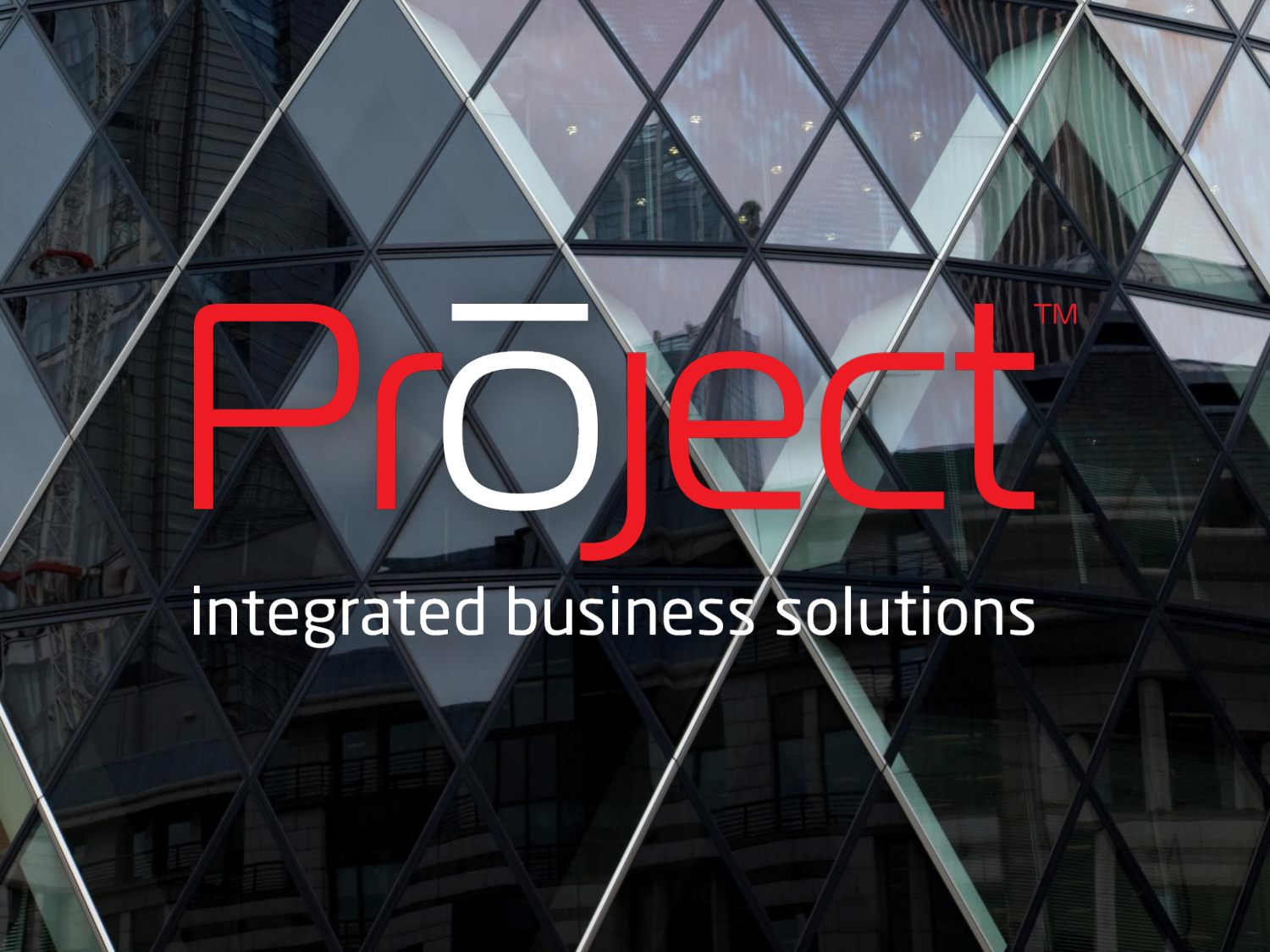# **Getting the most out of the BI Applications at Arriva**

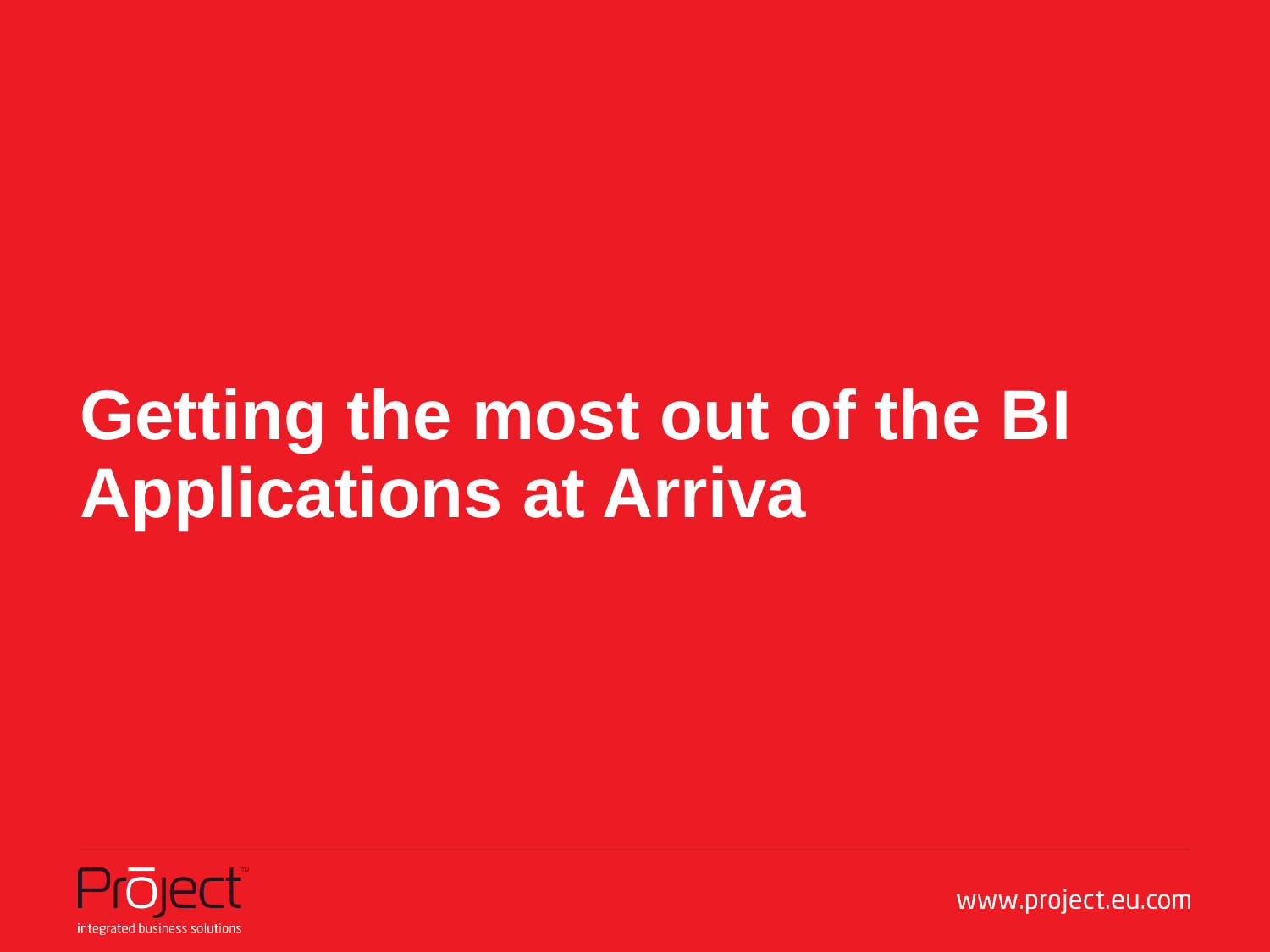#### **Introduction**

- What does this presentation cover?
	- Initial situation
	- First steps
	- Long term solution
	- Current situation
	- Working with On Demand
- Who are Prōject?
- Who are Arriva?
- Presenter introduction

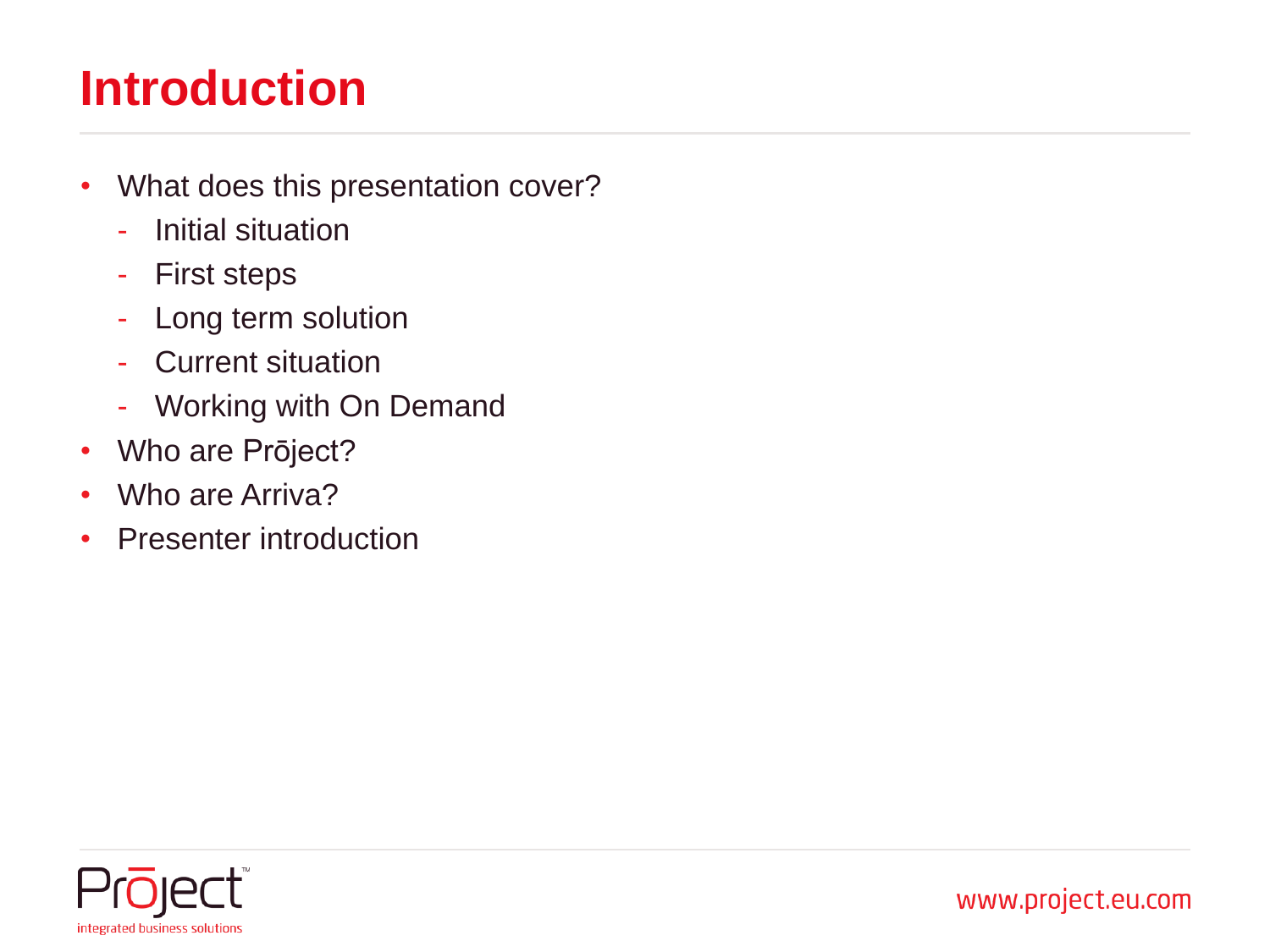# **Initial situation**

- **Successes** 
	- BI Apps Financials, Procurement and Spend implemented
	- Custom EAM and Inventory modules
	- Extensive report development in Financials
	- Approx 350 active users
- Challenges
	- Growing list of requirements
	- Slow uptake of Financial Analytics
	- Gaps in Procurement Analysis
	- Methodology



 $\bullet$ 

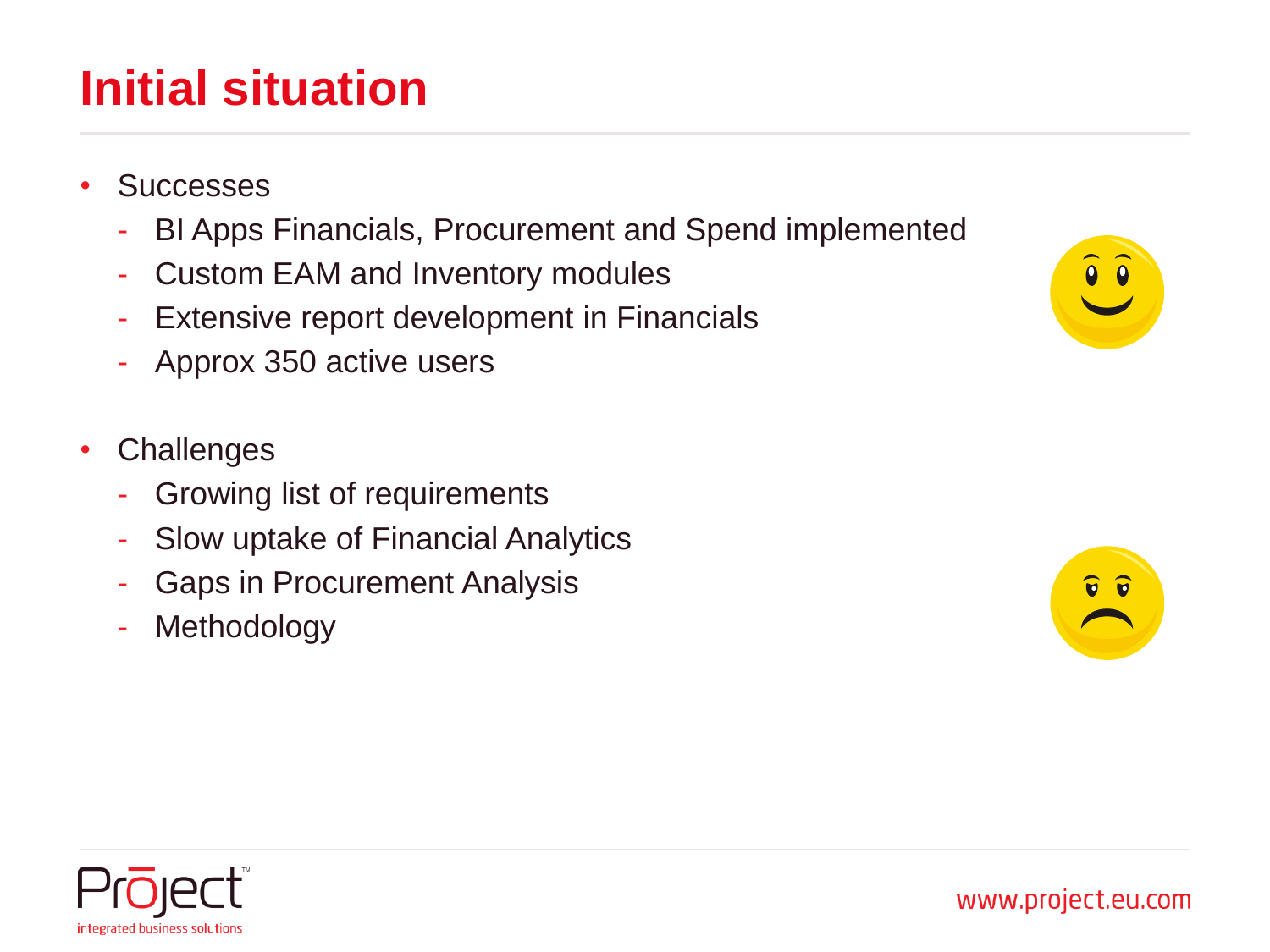#### **First steps**

- Initial BI Health Check
- 5 Day On-Site engagement to:
	- Review BI Infrastructure
	- Review Business Process for delivery of BI development
	- Review outstanding requirements
- The results of this drove further recommendations



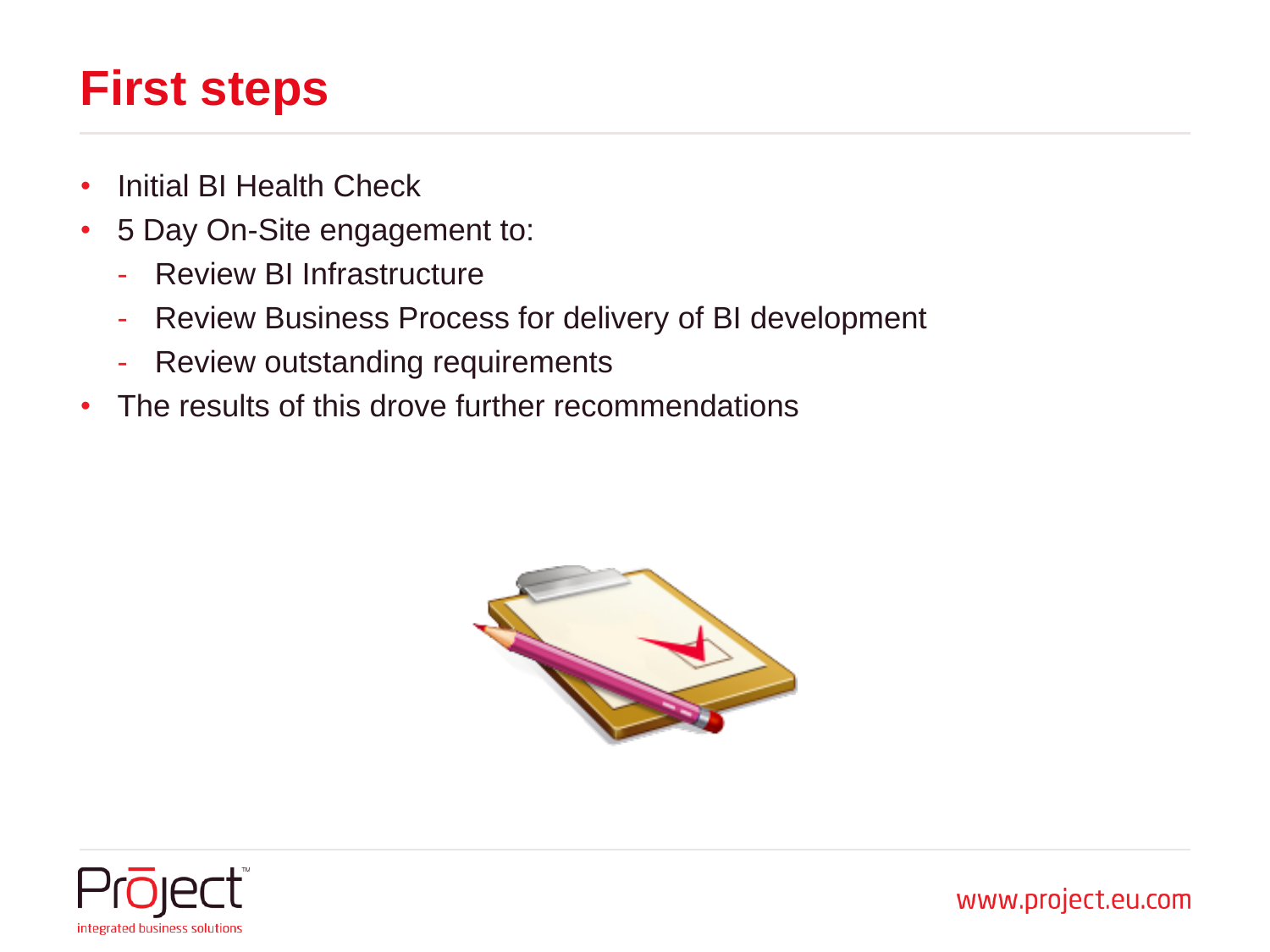#### **Health check results**

- Health check results
	- Difficulties reconciling dashboard reports back to EBS
	- Some features not working
	- Processes / methodologies not in place
	- No corporate look and feel guidelines
	- Difficulties around change management
	- Lack of proper documentation

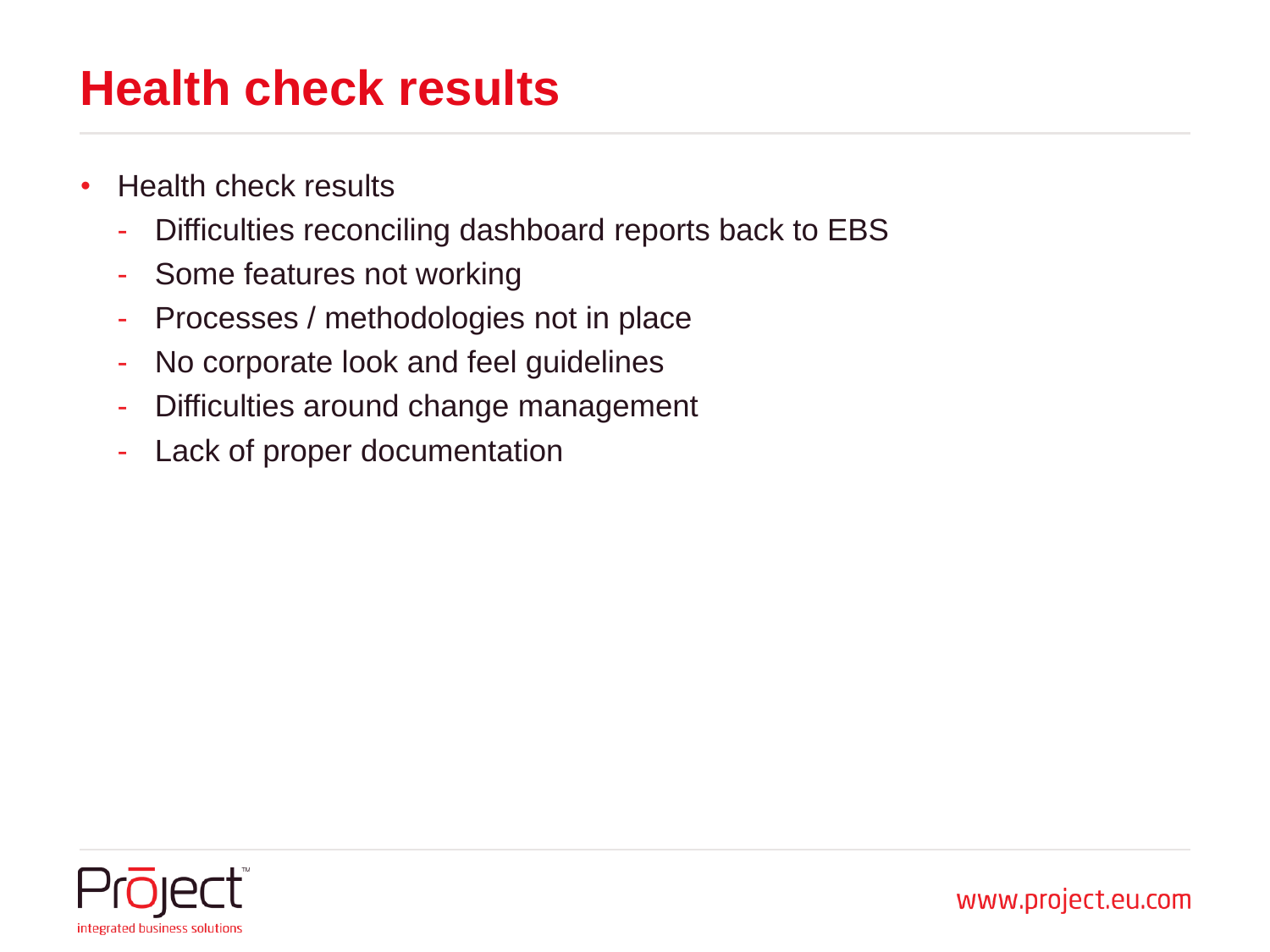### **Long term actions**

- Approach taken
	- 1. Resolve issues perform a reconciliation and installation review
	- 2. Manage Provide BI project management skills
	- 3. Develop Create a framework for the developers to follow
	- 4. Train Ensure Arriva employees have suitable skills for their roles
	- 5. Recruit Assist with the recruitment of suitable BI skilled personnel
	- 6. Support Provide expert support

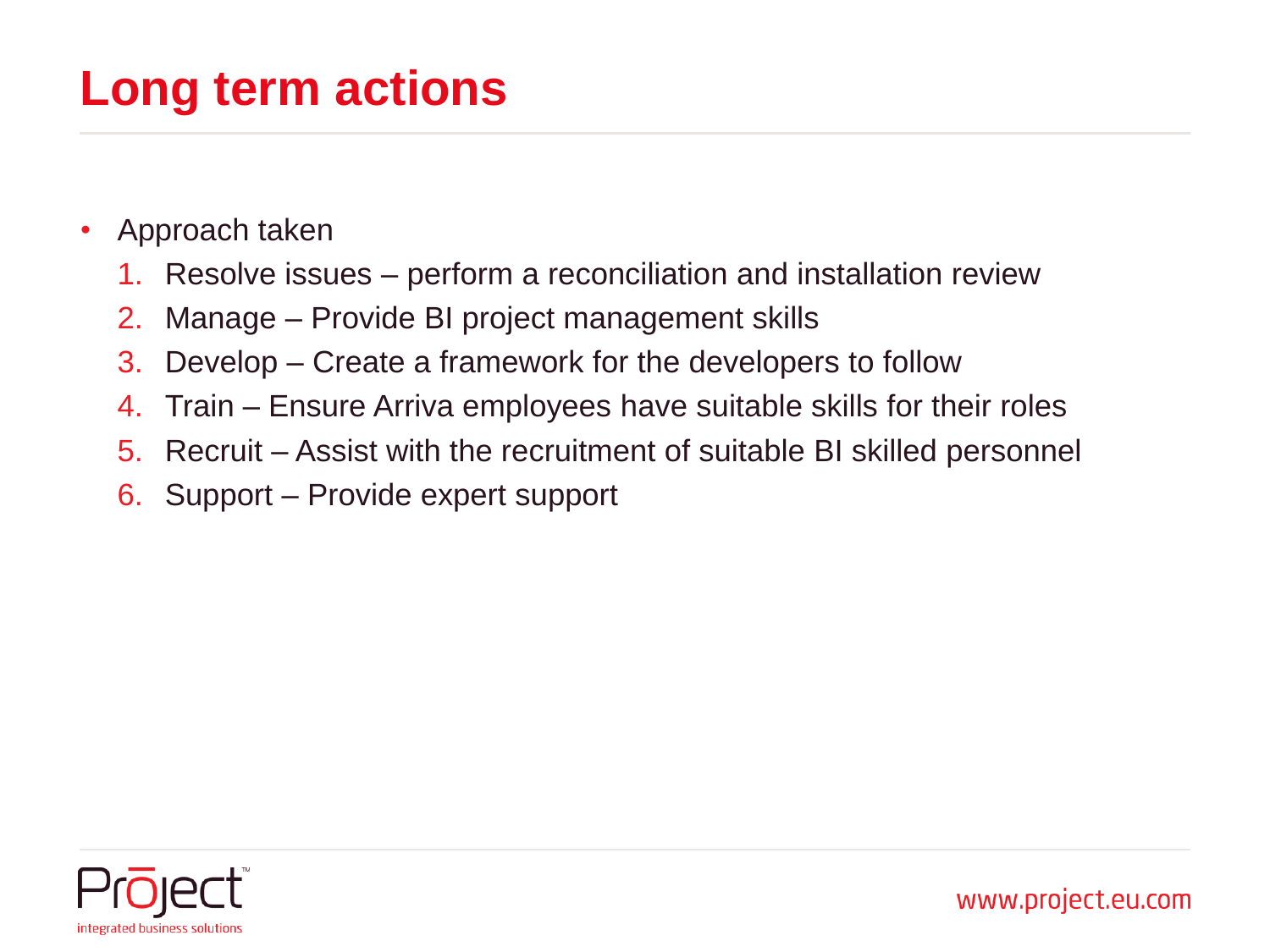#### **Resolve issues - reconciliation**

- Performed to identify possible sources of existing issues
- Limited to Procurement and Spend only
- Data warehouse was reconciled to EBS source
- Over 6 million records reconciled
- Issues found:
	- No "Unspecified" record in project dimension hierarchy
	- Fact tables containing NULL foreign keys
	- Circular joins in the RPD
	- W\_EXPENSE\_F empty
	- X\_CUSTOM column populated
	- Data corruption in E-Business Suite

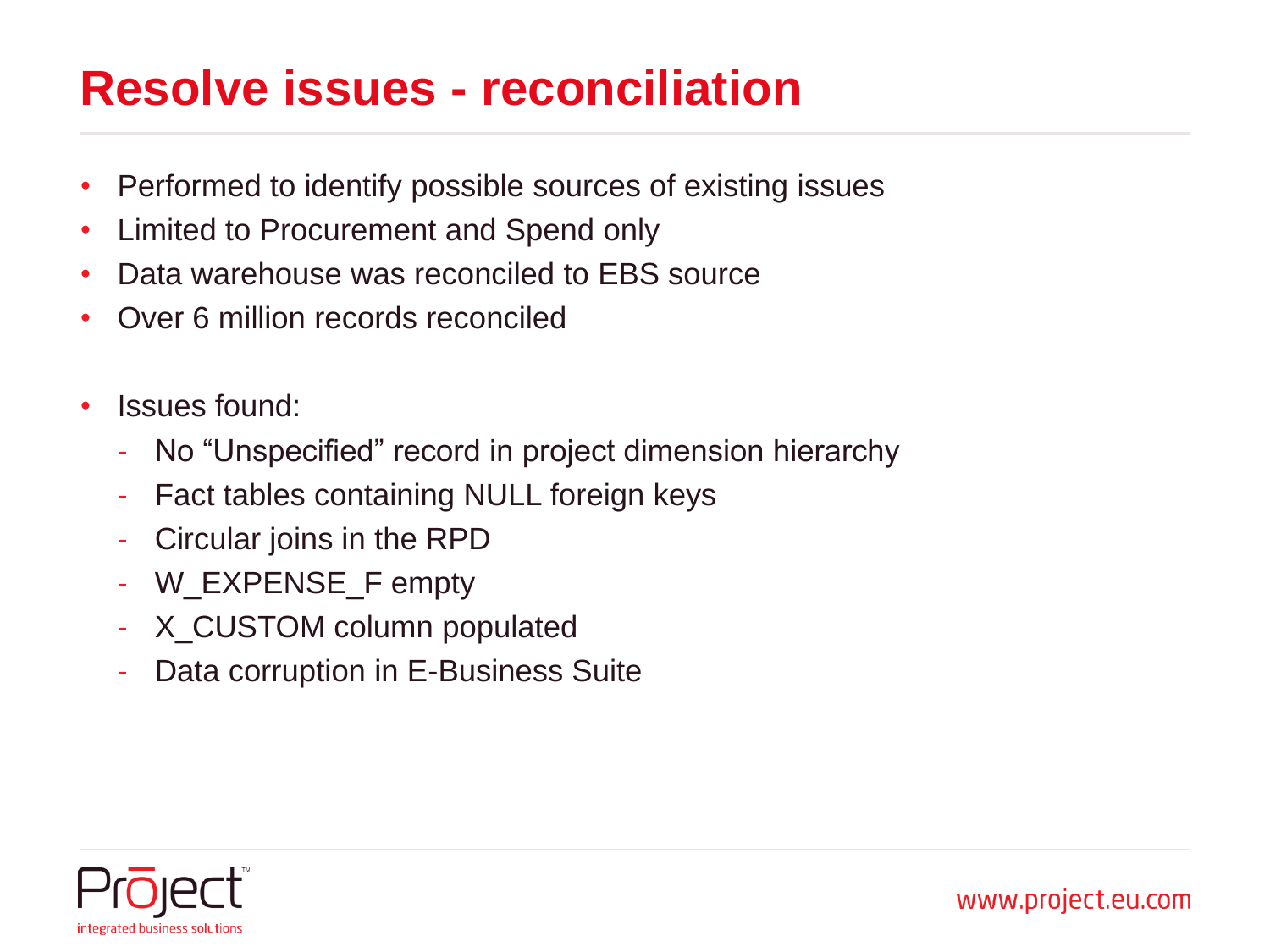#### **Resolve issues - installation review**

- 5 Day technical review including:
	- Database setup
	- General server settings
	- OBIEE
	- Weblogic
	- Informatica
	- DAC
	- Source independent configuration
	- EBS specific configuration
	- Procurement and Spend configuration

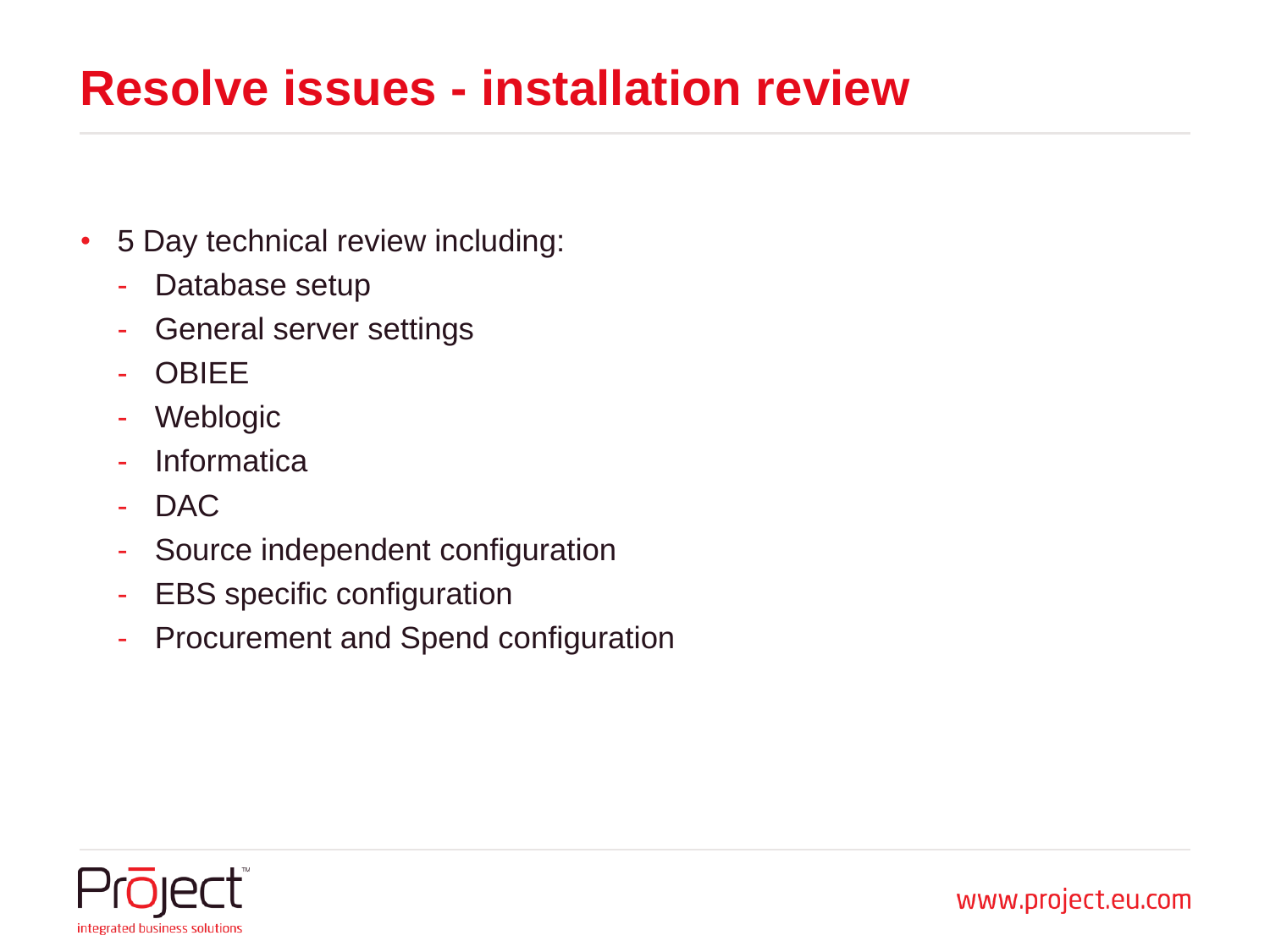## **Resolve issues - installation review findings**

- Database configuration
	- Indexes and data sharing the same tablespace
	- Incorrectly set init.ora parameters
- Security
	- Policies needed tightening
	- Greater control required
- BI Apps configuration
	- Initialisation blocks needed to be reviewed
	- Informatica variables missing
- **Other** 
	- Software versions needed to be confirmed
	- Additional thought needed around audit rules

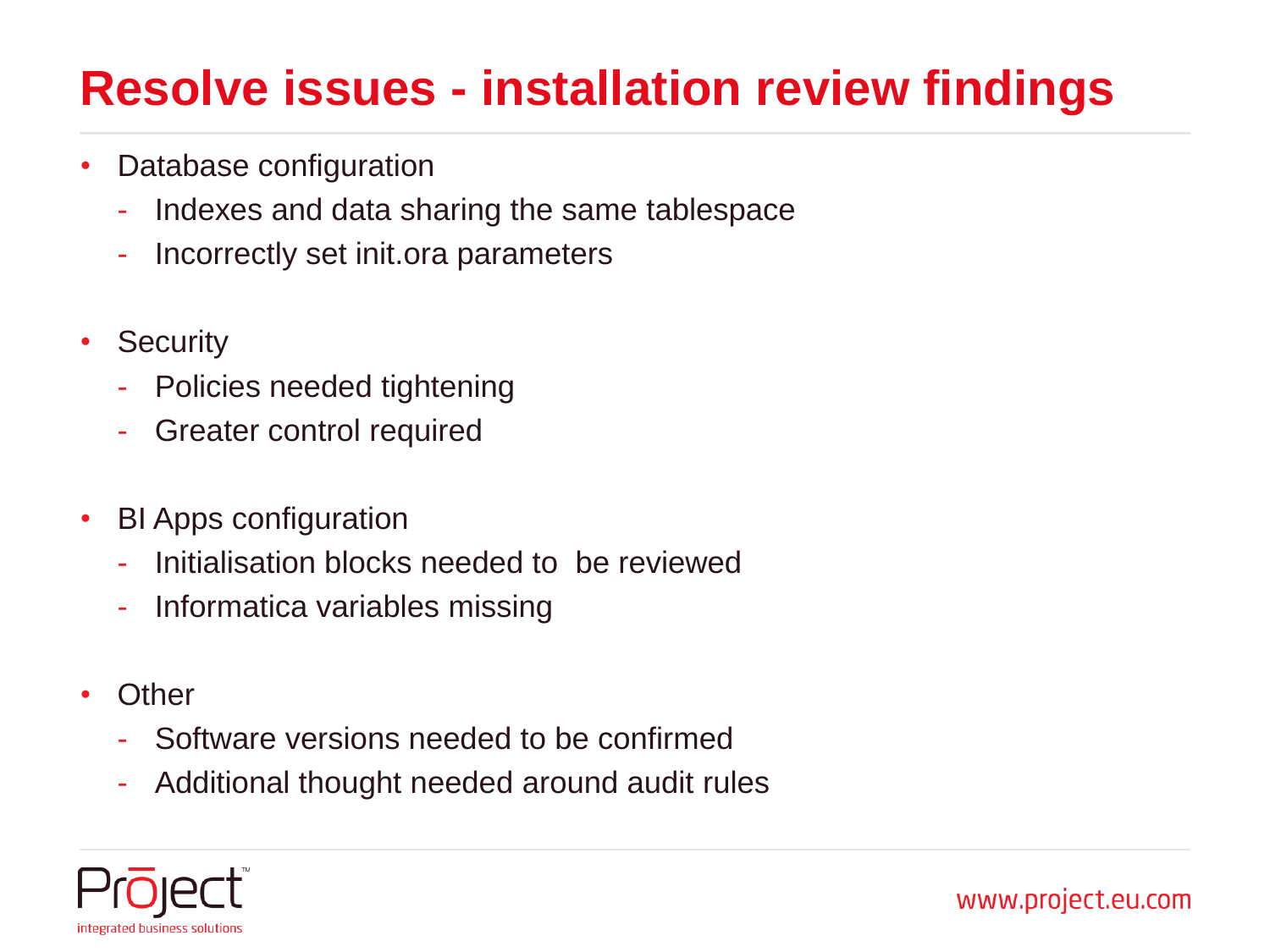#### **Manage - project management**

- As the main BI project manager was moving on it was essential to fill this gap
- Prōject supplied a resource with the following skills:
	- Proven BI project manager
	- Accredited Project Management
	- Answers, Dashboards and Delivers trained
	- Business Analyst, including requirements gathering

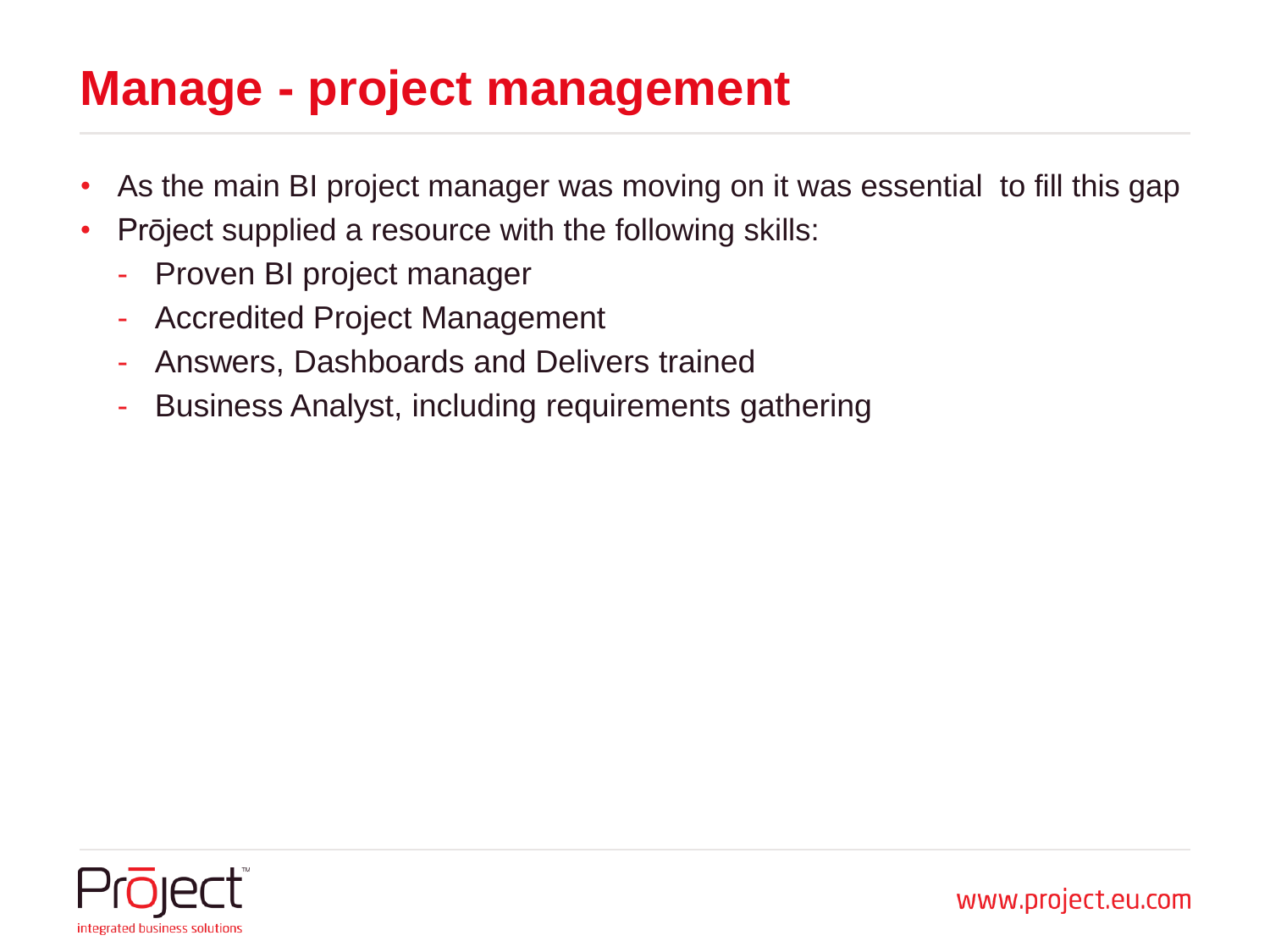## **Develop - BI Development Framework**

- Required to add processes and best practice to the BI development team
- Consists of a series of documents:
	- Framework Overview
	- Requirement Gathering Guidelines
	- Implementation Guidelines
	- Migration Guide
	- Corporate Look and Feel
	- User Acceptance Testing Guide

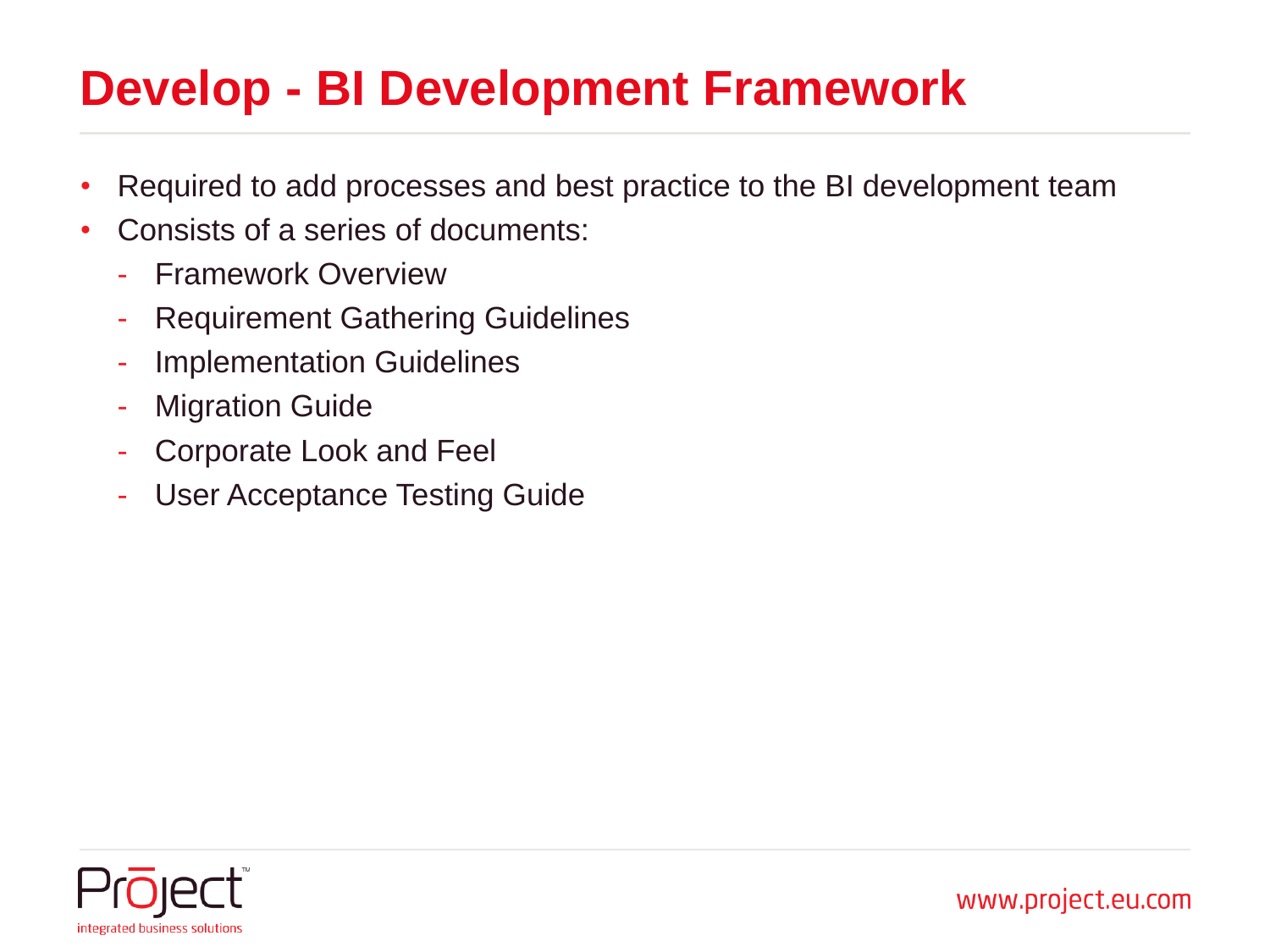#### **Develop - Framework Overview - Bestign**



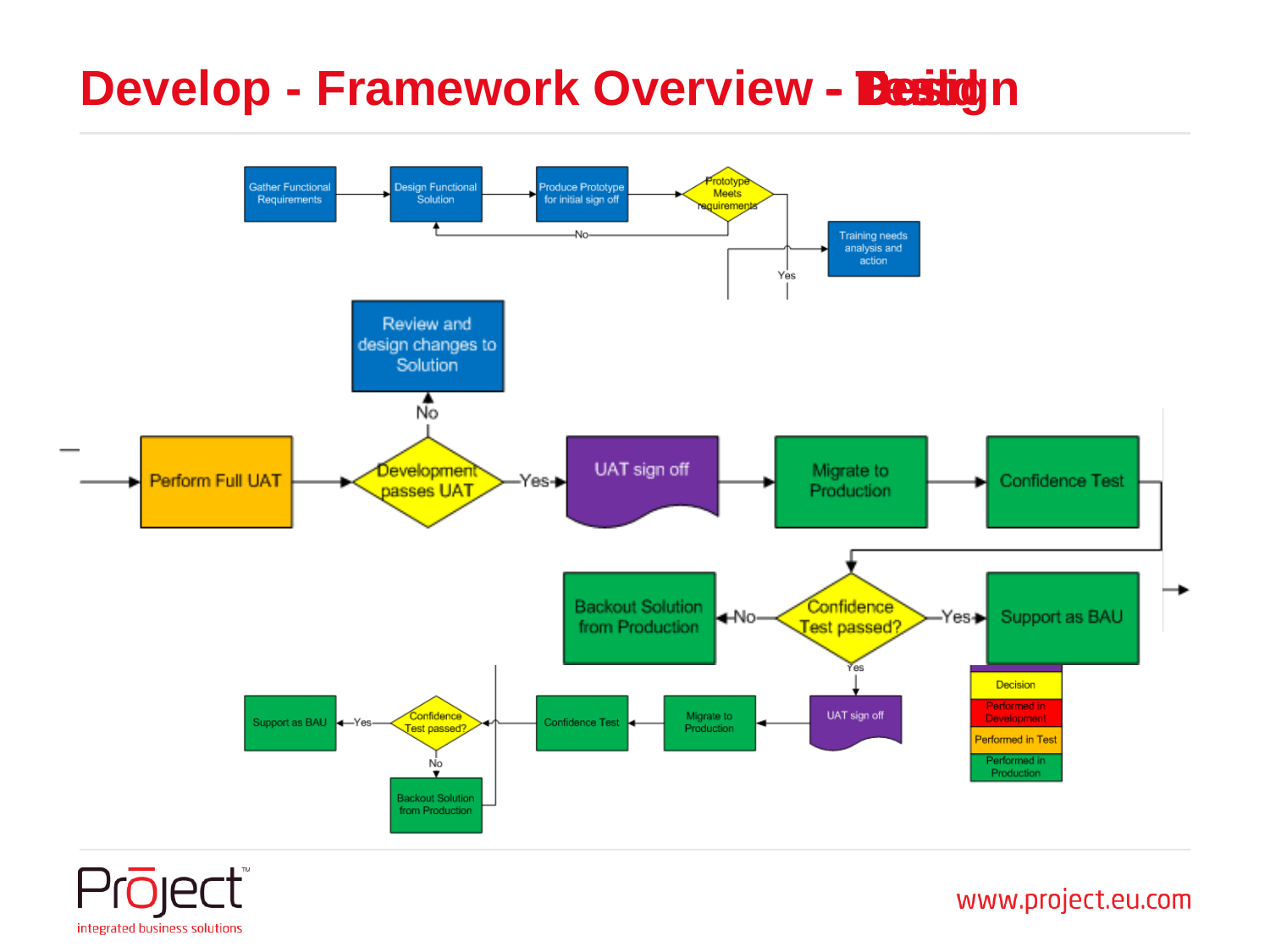# **Develop - Supporting Documents**

- Requirements Gathering Guidelines
	- Described existing methods
	- Recommendations for new processes to follow using existing technology (support system)
- **Implementation Guidelines** 
	- Guide for technical and functional BI Apps developers
	- Details best practice
	- Covers data warehouse, Informatica. DAC, OBIEE repository
- Migration Guide
	- Details on how to move development work from one environment to another e.g. Development to test to production
	- Covers all parts of the technology stack required for BI

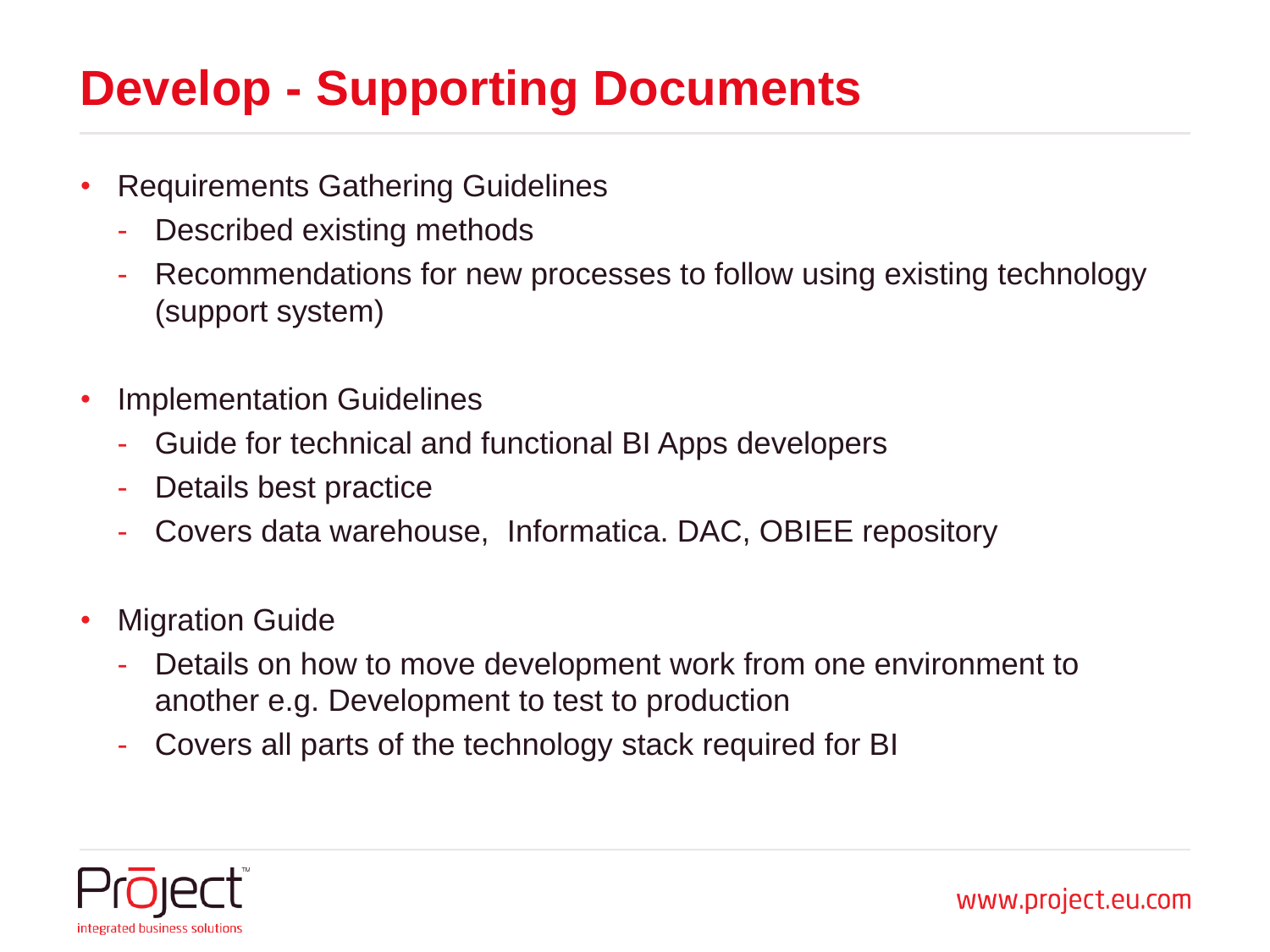# **Develop - Supporting Documents**

- Corporate Look and Feel
	- Details what aspects should be considered when creating a look and feel
	- Includes information on visualisation
	- Does not dictate what the look and feel should be
- User Acceptance Testing Guide
	- Details of best practice to be adopted during UAT phase of the development process

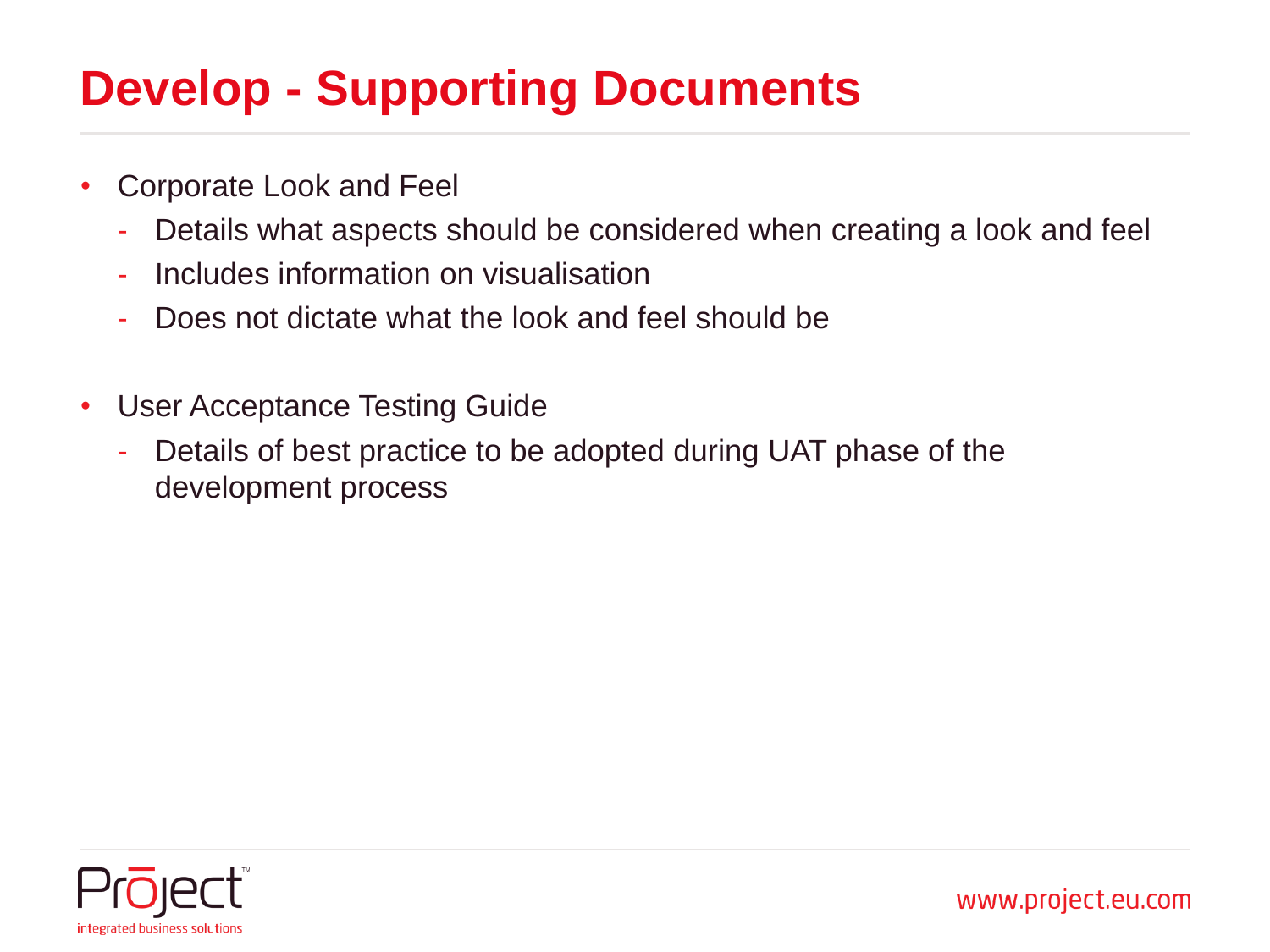#### **Train – suitable skills**

- A training needs analysis was recommended to identify specific training
- Training supplied:
	- Answers, Dashboards and Delivers
	- One to one specific training

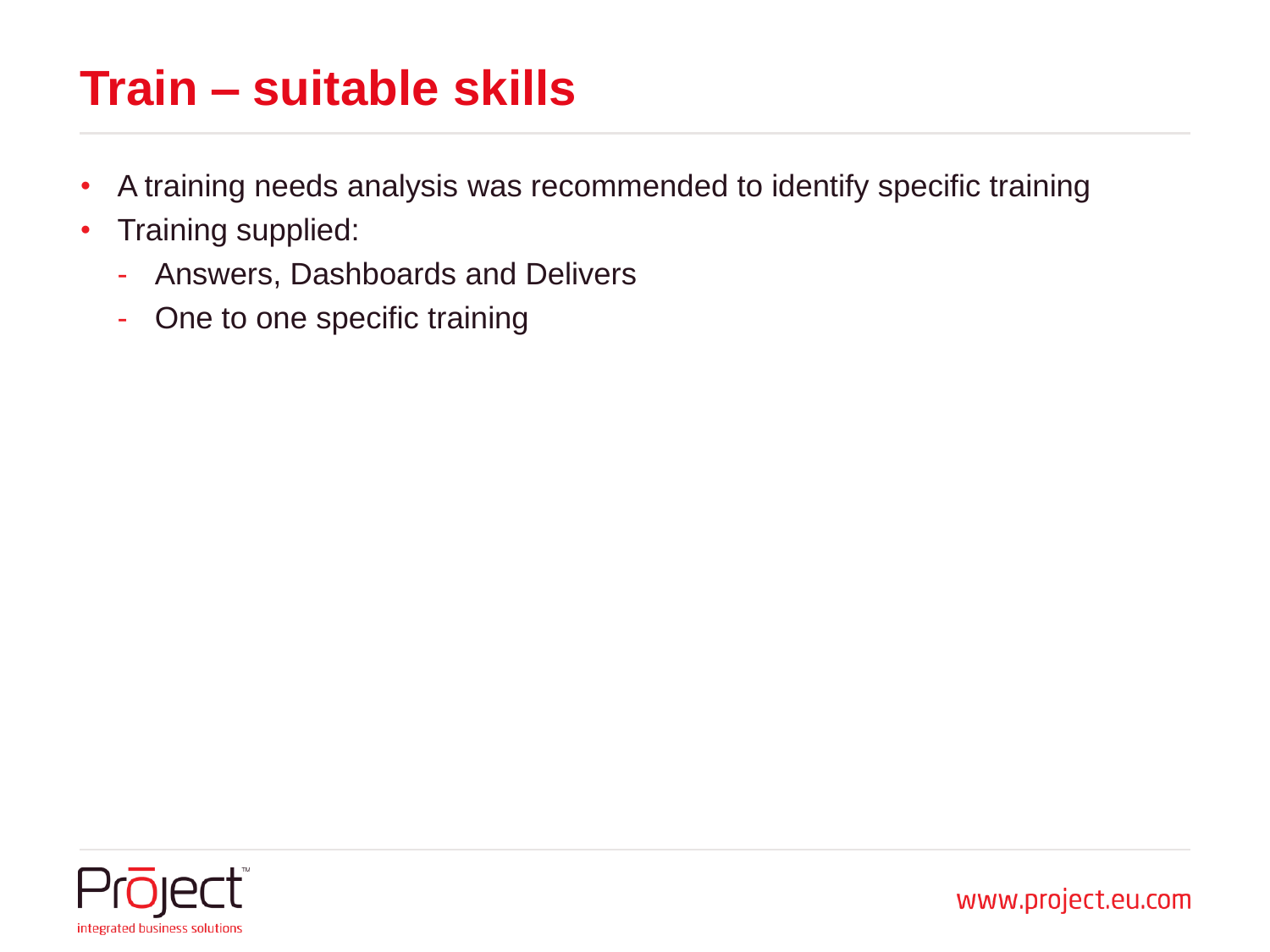# **Current situation**

- **Improvements** 
	- Improve the team structure
		- Employ full time reporting lead
		- Up-skilling of the virtual team
		- Hired full time BI Developer
	- Emphasising the new processes
		- Involving and empowering team
		- Pilot phases
		- Thorough UAT
- Still to do
	- Financials and Engineering reconciliation
	- Housekeeping

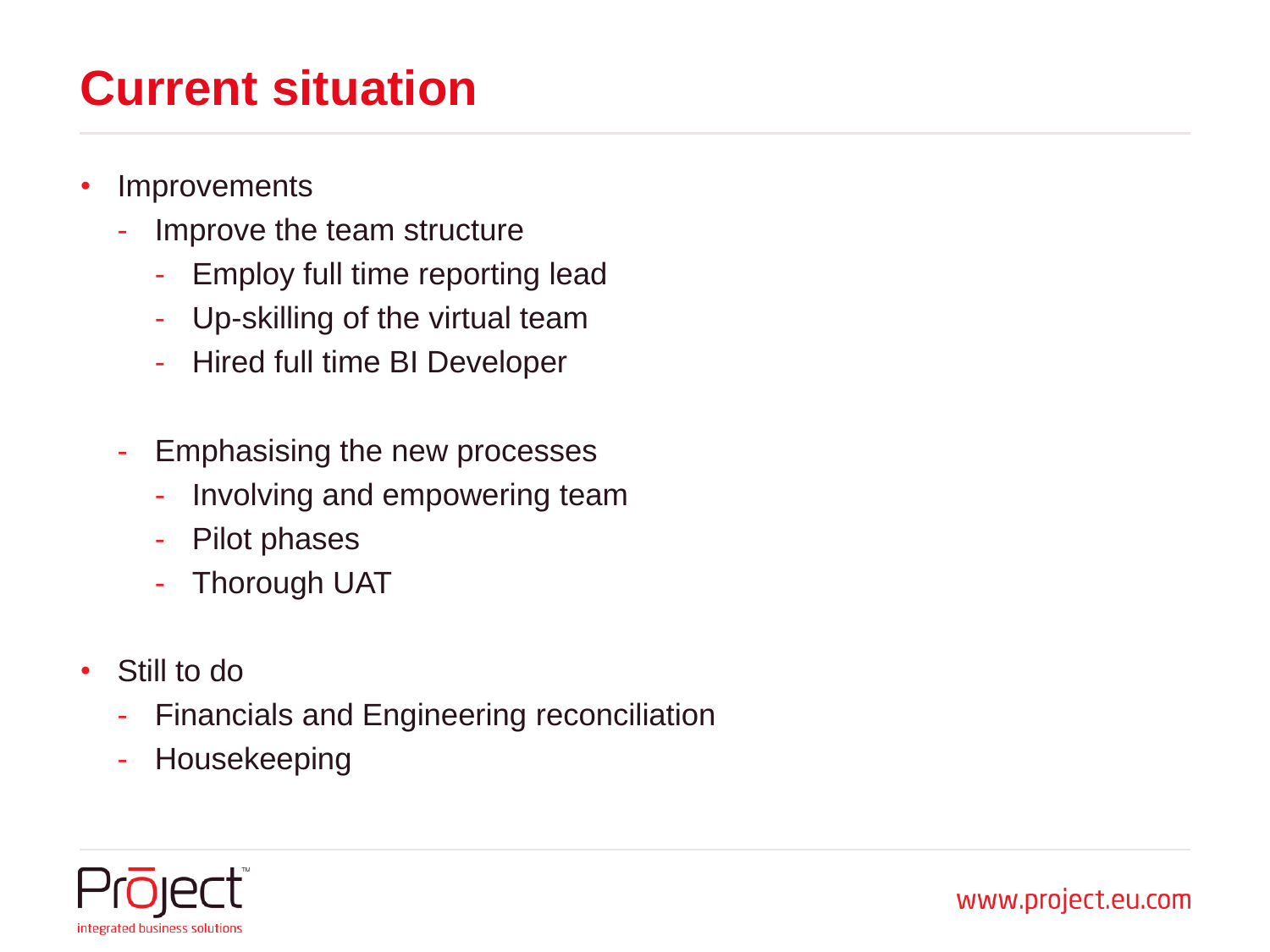# **Working with third parties**

- From our work at Arriva, Prōject recommend that the following core areas are addressed when working with third parties
	- Planning
	- Communication
	- Co-ordination
	- Relationships
	- Documentation